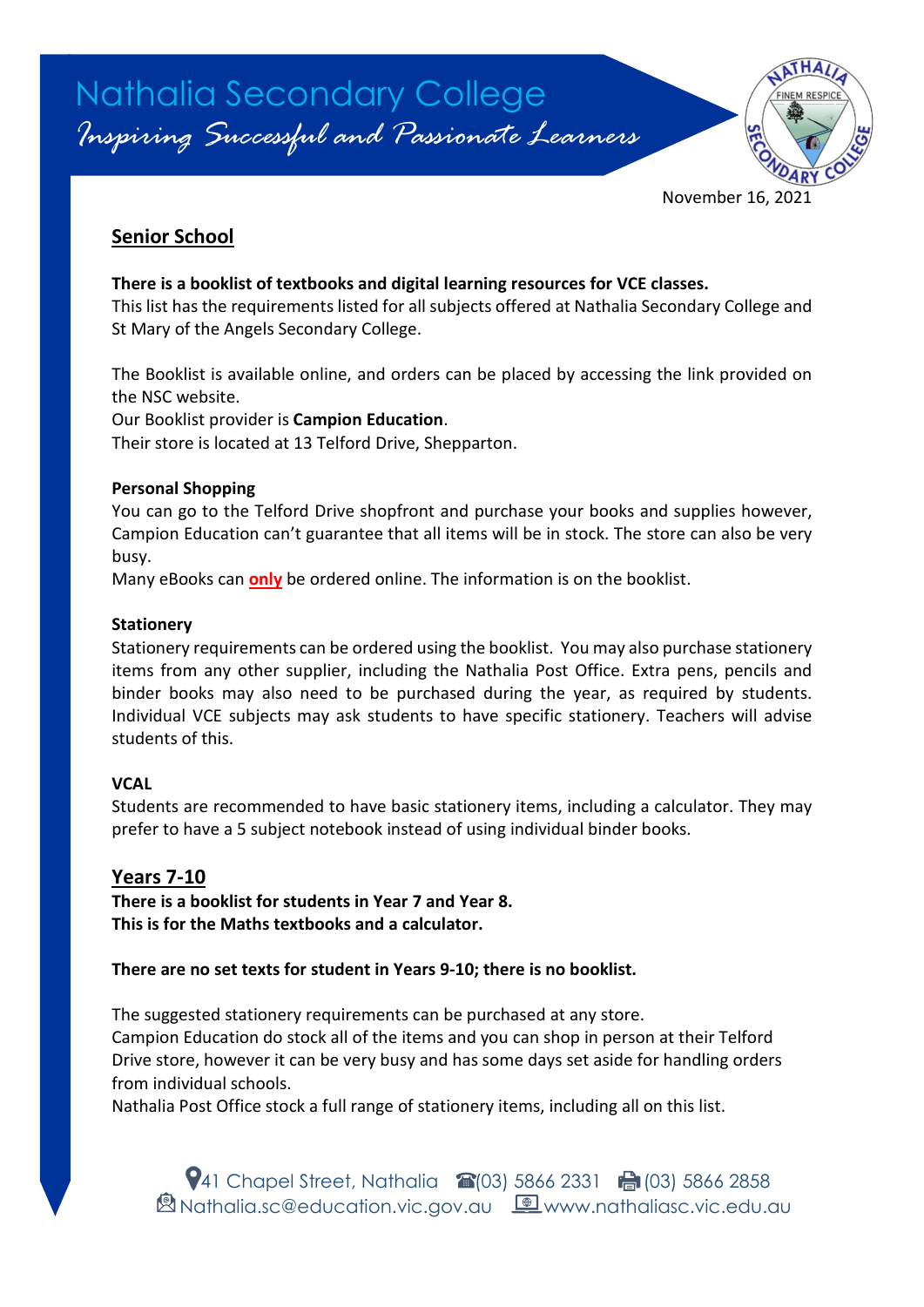# Nathalia Secondary College *Inspiring Successful and Passionate Learners*



| Suggested Items                 | Quantity | <b>Expected Requirement</b>               |
|---------------------------------|----------|-------------------------------------------|
| A4 Binder Books (96page)        | 10       | At least 1 for each subject, and may need |
|                                 |          | more for Semester 2                       |
| A4 Display book 20 pocket       |          | Suggest buying several for use in various |
|                                 |          | classes                                   |
| A3 Sketchbook – Cartridge paper |          | Suggest Spirax#533, 20 leaf/40 pages      |
|                                 |          | Required for Art/VCD classes              |
| <b>Pencil Case</b>              |          |                                           |
| Blue/black/red pens             |          | Suggest at least a Pack of 10             |
| Ruler                           |          |                                           |
| <b>Scissors</b>                 |          |                                           |
| HB Grey lead pencils            |          |                                           |
| Pencil sharpener                |          |                                           |
| Eraser                          |          |                                           |
| Glue stick                      |          |                                           |
| <b>Coloured Pencils</b>         |          | Suggest a set of 12                       |
| Textas                          |          | Suggest a set of 12                       |
| Black Fineliner (0.4mm)         |          |                                           |
| Highlighter                     |          |                                           |

### **TECHNOLOGY DEVICES**

In 2022 NSC are recommending laptops for year levels 7-12.

- LWT's Purchasing Portal is available now: [http://nathaliasc.orderportal.com.au](http://nathaliasc.orderportal.com.au/)
- The recommended models are shown, including specifications and prices, on the portal webpage.
- **Laptops purchased (new or second hand) outside of LWT's Purchasing Portal will not be connected to our school network.**

For more detailed information regarding ICT at NSC in 2022 please refer to our school website, under Student Laptops.